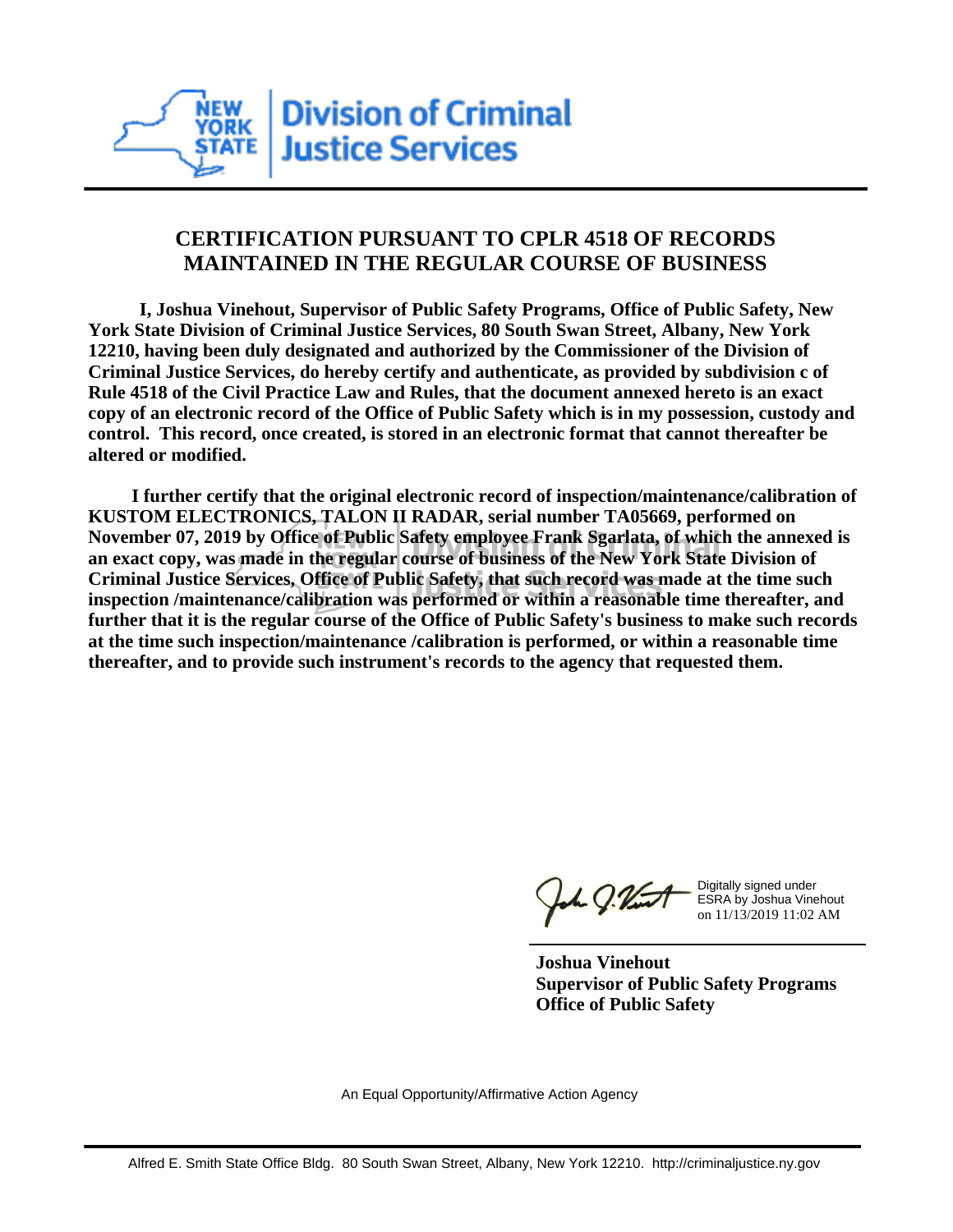## **RADAR RECORD OF INSPECTION / MAINTENANCE / CALIBRATION**

**Name of Submitting Agency: Hudson Falls Village Police Department Manufacturer: KUSTOM ELECTRONICS** Model: TALON II<br>Date: November 07. 2019 Serial Number: TA05669 Date: November 07, 2019

 **I hereby certify that KUSTOM ELECTRONICS RADAR, model TALON II, serial number TA05669/ / N/A / / N/A, has been calibrated using standards whose accuracies are established by the National Bureau of Standards, or have been derived by the ratio type of self calibration techniques. Calibration has been effected by controlled tests performed on the date indicated above.**

| <b>Test No</b> | <b>Internal Standard</b>                   | <b>Test Result</b> |
|----------------|--------------------------------------------|--------------------|
|                | <b>PAS MPH</b>                             | <b>PAS MPH</b>     |
| <b>Test No</b> | <b>Certification Standard (Stationary)</b> | <b>Test Result</b> |
|                | 55 MPH                                     | 55 MPH             |
|                | 30 MPH<br><b>YORK</b>                      | <b>30 MPH</b>      |
| <b>Test No</b> | <b>Certification Standard (Moving)</b>     | <b>Test Result</b> |
|                | <b>55 MPH</b>                              | <b>25 MPH</b>      |
|                | 30 MPH                                     |                    |

**Turning Fork Certification / Date of Certification: November 07, 2019**

| <b>Serial Number</b> | Frequency | <b>Test Result</b> |
|----------------------|-----------|--------------------|
| 38079                | 5895 HZ   | 55 MPH             |

**The above stated tuning fork has been tested and found to oscillate at 5895 Hertz. It will cause a calibration signal of 55 MPH when used with a Doppler traffic radar operating at 35,500 Mhz.**

| <b>Serial Number</b> | <b>Frequency</b> | <b>Test Result</b> |
|----------------------|------------------|--------------------|
| 67813                | 3213 HZ          | 30 MPH             |

**The above stated tuning fork has been tested and found to oscillate at 3213 Hertz. It will cause a calibration signal of 30 MPH when used with a Doppler traffic radar operating at 35,500 Mhz.**

 **I further certify that the entries made in these records were made at the time that the inspection /maintenance/calibration of the above identified RADAR was performed, or within a reasonable time thereafter.**

 *page 1 of 2* 

Digitally signed under ESRA by Frank Sgarlata on 11/7/2019 12:51 PM

**\_\_\_\_\_\_\_\_\_\_\_\_\_\_\_\_\_\_\_\_\_\_\_\_\_\_\_\_\_\_\_\_\_\_\_\_\_**

**Frank Sgarlata Highway Safety Equipment Technician Office of Public Safety**